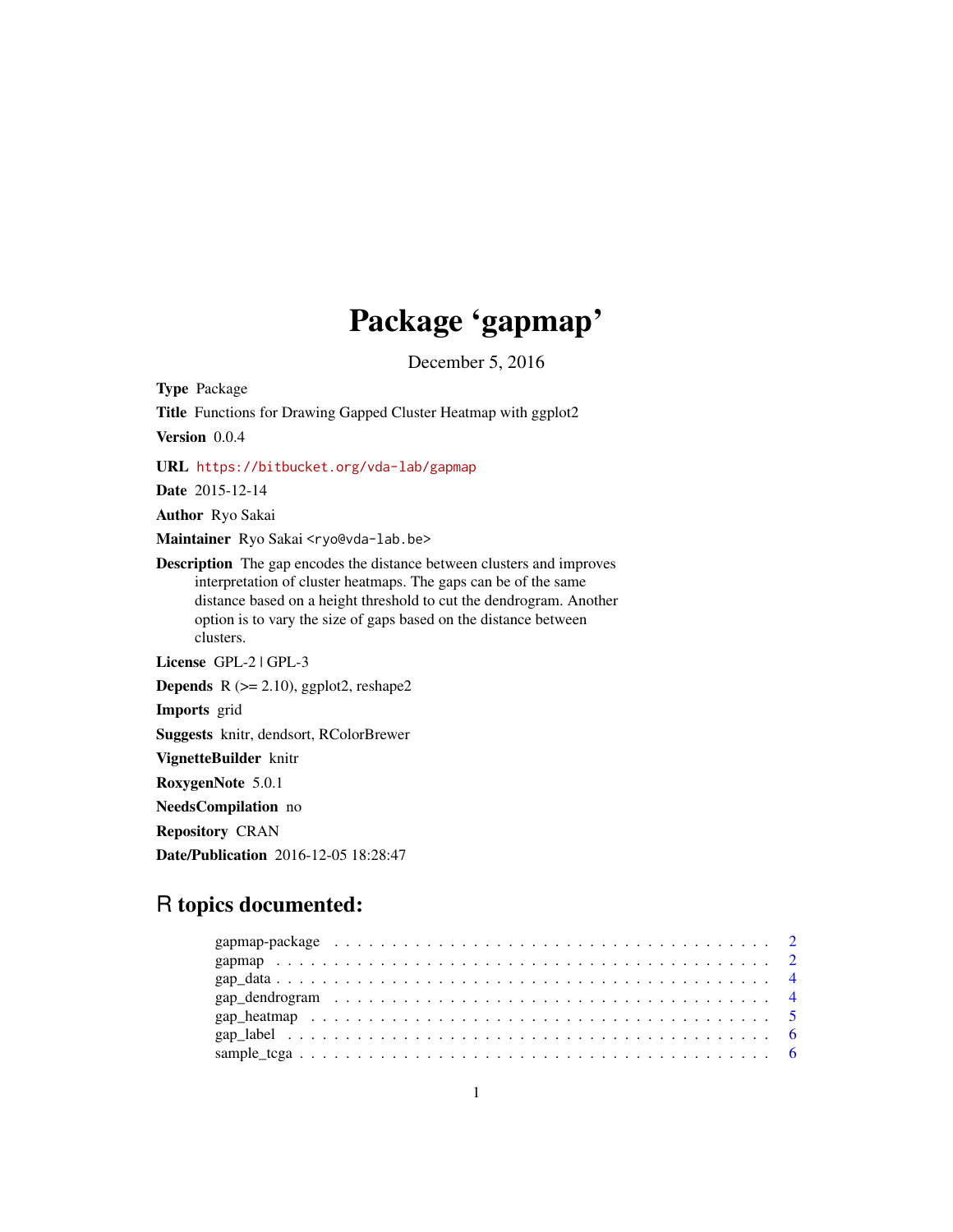<span id="page-1-0"></span>2 gapmap and the set of the set of the set of the set of the set of the set of the set of the set of the set of the set of the set of the set of the set of the set of the set of the set of the set of the set of the set of

### **Index** [7](#page-6-0) **7**

gapmap-package *Draws gapped heatmap (gapmap) and gapped dendrograms using ggplot2 in [R].*

# **Description**

Functions for drawing gapped cluster heatmap with ggplot2

# Details

This is a set of tools for drawing gapmaps using [ggplot](#page-0-0)

[gap\\_data](#page-3-1) extracts data from a dendrogram object. Make sure to convert hclust object to dendrogram object by calling as.dendrogram(). This method generates an object class gapdata, consisting of a list of data. frames. The general workflow is as following:

- 1. Hierarchical clustering hclust()
- 2. Convert the hclust output class into dendrogram by calling as.dendrogram()
- 3. Generate a gapped cluster heatmap by specifying a matrix and dendrogram objects for rows and columns in gapmap() function

# Author(s)

Ryo Sakai <ryo.sakai@esat.kuleuven.be>

gapmap *Function to draw a gapped cluster heatmap*

# Description

This function draws a gapped cluster heatmap using the ggplot2 package. The input for the function is the a matrix, two dendrograms, and parameters for gaps.

# Usage

```
gapmap(m, d_row, d_col, mode = c("quantitative", "threshold"),
 mapping = c("exponential", "linear"), ratio = 0.2, scale = 0.5,threshold = 0, row_threshold = NULL, col_threshold = NULL,
  rotate_label = TRUE, verbose = FALSE, left = "dendrogram",
 top = "dendrogram", right = "label", bottom = "label",
  col = c("#053061", "#2166AC", "#4393C3", "#92C5DE", "#D1E5F0", "#F7F7F7",
  "#FDDBC7", "#F4A582", "#D6604D", "#B2182B", "#67001F"), h_ratio = c(0.2,
  0.7, 0.1), v_{\text{ratio}} = c(0.2, 0.7, 0.1), label_size = 5,
  show\_legend = FALSE, ...)
```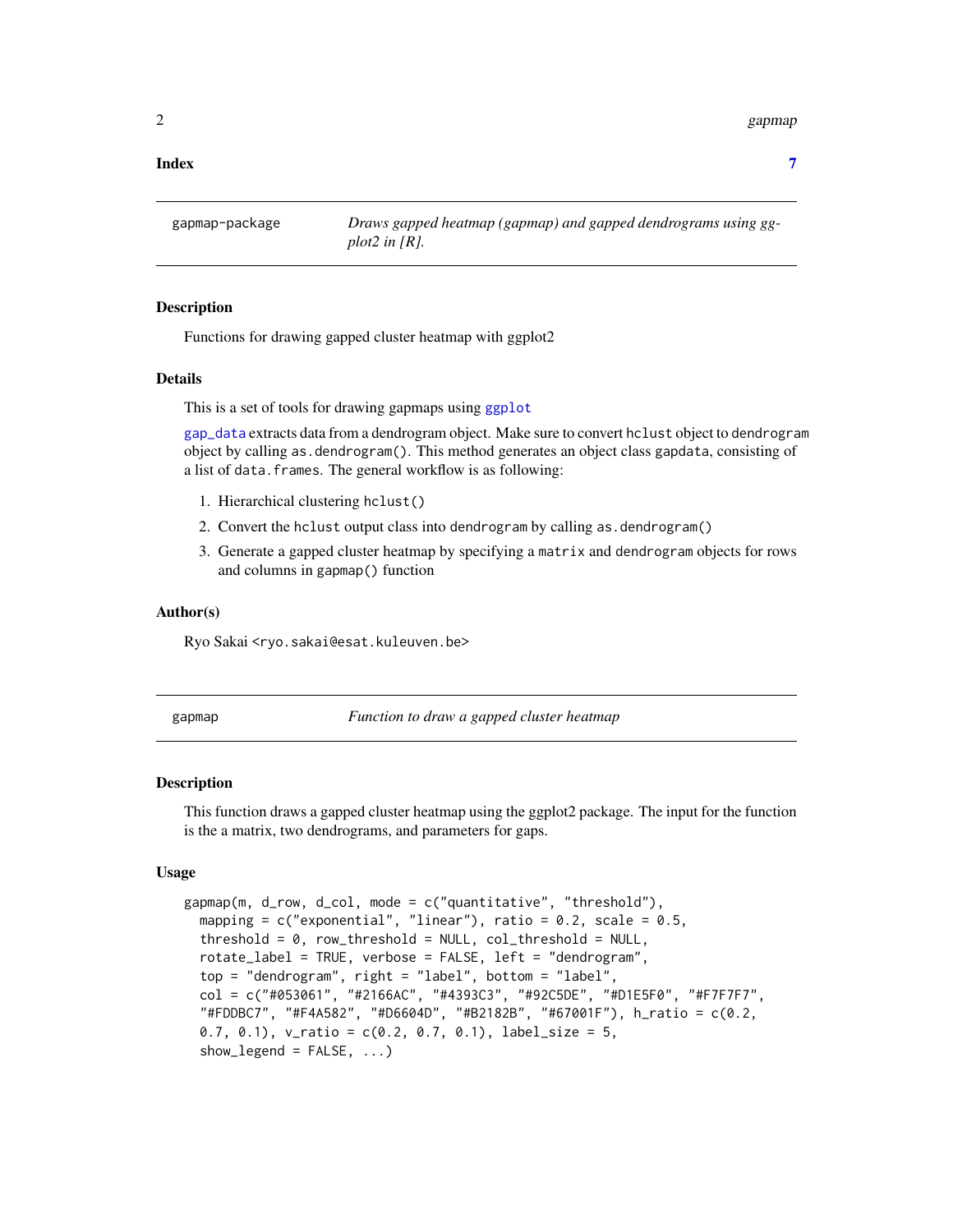## gapmap 3

# Arguments

| m             | matrix                                                                                           |
|---------------|--------------------------------------------------------------------------------------------------|
| d_row         | a dendrogram class object for rows                                                               |
| $d_{col}$     | a dendrogram class object for columns                                                            |
| mode          | gap mode, either "threshold" or "quantitative"                                                   |
| mapping       | in case of quantitative mode, either "linear" or "exponential" mapping                           |
| ratio         | the percentage of width allocated for the sum of gaps.                                           |
| scale         | the sclae log base for the exponential mapping                                                   |
| threshold     | the height at which the dendrogram is cut to infer clusters                                      |
| row_threshold | the height at which the row dendrogram is cut                                                    |
| col_threshold | the height at which the column dendrogram is cut                                                 |
| rotate_label  | a logical to rotate column labels or not                                                         |
| verbose       | logical for whether in verbose mode or not                                                       |
| left          | a character indicating "label" or "dendrogram" for composition                                   |
| top           | a character indicating "label" or "dendrogram" for composition                                   |
| right         | a character indicating "label" or "dendrogram" for composition                                   |
| bottom        | a character indicating "label" or "dendrogram" for composition                                   |
| col           | colors used for heatmap                                                                          |
| h_ratio       | a vector to set the horizontal ratio of the grid. It should add up to 1. top, center,<br>bottom. |
| v_ratio       | a vector to set the vertical ratio of the grid. It should add up to 1. left, center,<br>right.   |
| label_size    | a numeric to set the label text size                                                             |
| show_legend   | a logical to set whether to show a legend or not                                                 |
| $\cdots$      | ignored                                                                                          |

# Value

a ggplot object

# Examples

```
set.seed(1234)
#generate sample data
x \le rnorm(10, mean=rep(1:5, each=2), sd=0.4)
y \le - rnorm(10, mean=rep(c(1,2), each=5), sd=0.4)
dataFrame <- data.frame(x=x, y=y, row.names=c(1:10))
#calculate distance matrix. default is Euclidean distance
distxy <- dist(dataFrame)
#perform hierarchical clustering. default is complete linkage.
hc <- hclust(distxy)
dend <- as.dendrogram(hc)
#make a cluster heatmap plot
gapmap(m = as.matrix(distxy), d_row= rev(dend), d_col=dend)
```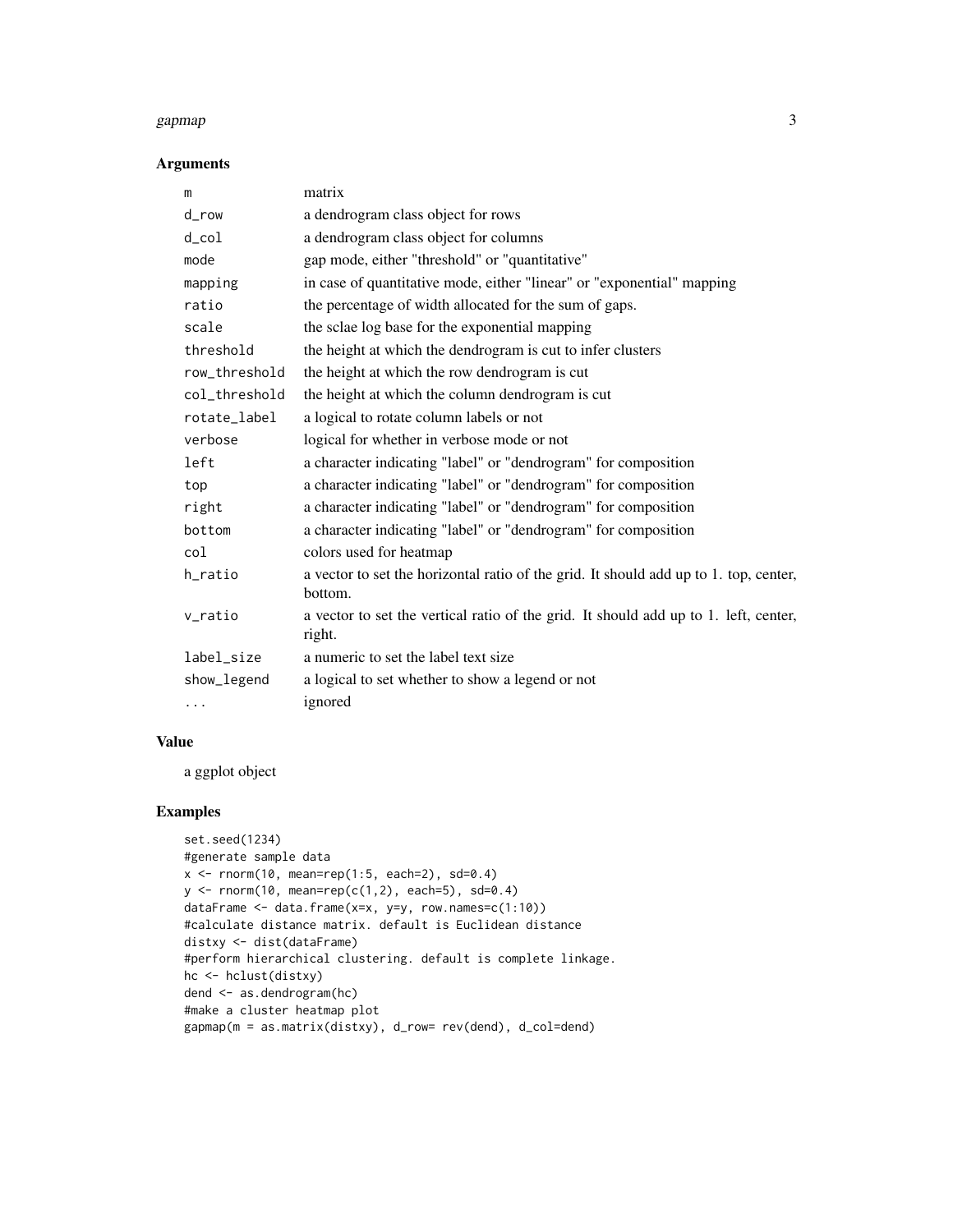<span id="page-3-1"></span><span id="page-3-0"></span>

# **Description**

This function takes a dendrogram class object as an input, and generate a gapdata class object as an output. By parsing the dendrogram object based on parameters for gaps, gaps between leaves in a dendrogram are introduced, and the coordinates of the leaves are adjusted. The gaps can be based on the a height (or distance) threshold to to introduce the gaps of the same width, or quantitative mapping of distance values mapped linearly or exponentially.

# Usage

```
gap_data(d, mode = c("quantitative", "threshold"),mapping = c("exponential", "linear"), ratio = 0.2, scale = 0.5,threshold = 0, verbose = FALSE, ...)
```
# **Arguments**

| d         | dendrogram class object                                                |
|-----------|------------------------------------------------------------------------|
| mode      | gap mode, either "threshold" or "quantitative"                         |
| mapping   | in case of quantitative mode, either "linear" or "exponential" mapping |
| ratio     | the percentage of width allocated for the sum of gaps.                 |
| scale     | the sclae log base for the exponential mapping                         |
| threshold | the height at which the dendrogram is cult to infer clusters           |
| verbose   | logical for whether in verbose mode or not                             |
| .         | ignored                                                                |

# Value

a list of data frames that contain coordinates for drawing a gapped dendrogram

| gap_dendrogram | Function to draw a gapped dendrogram |
|----------------|--------------------------------------|
|----------------|--------------------------------------|

# Description

This function draws a gapped dendrogram using the ggplot2 package. The input for the function is the gapdata class object, generated from gap\_data() function.

# Usage

```
gap_dendrogram(data, leaf_labels = TRUE, rotate_label = FALSE,
 orientation = c("top", "right", "bottom", "left"), ...
```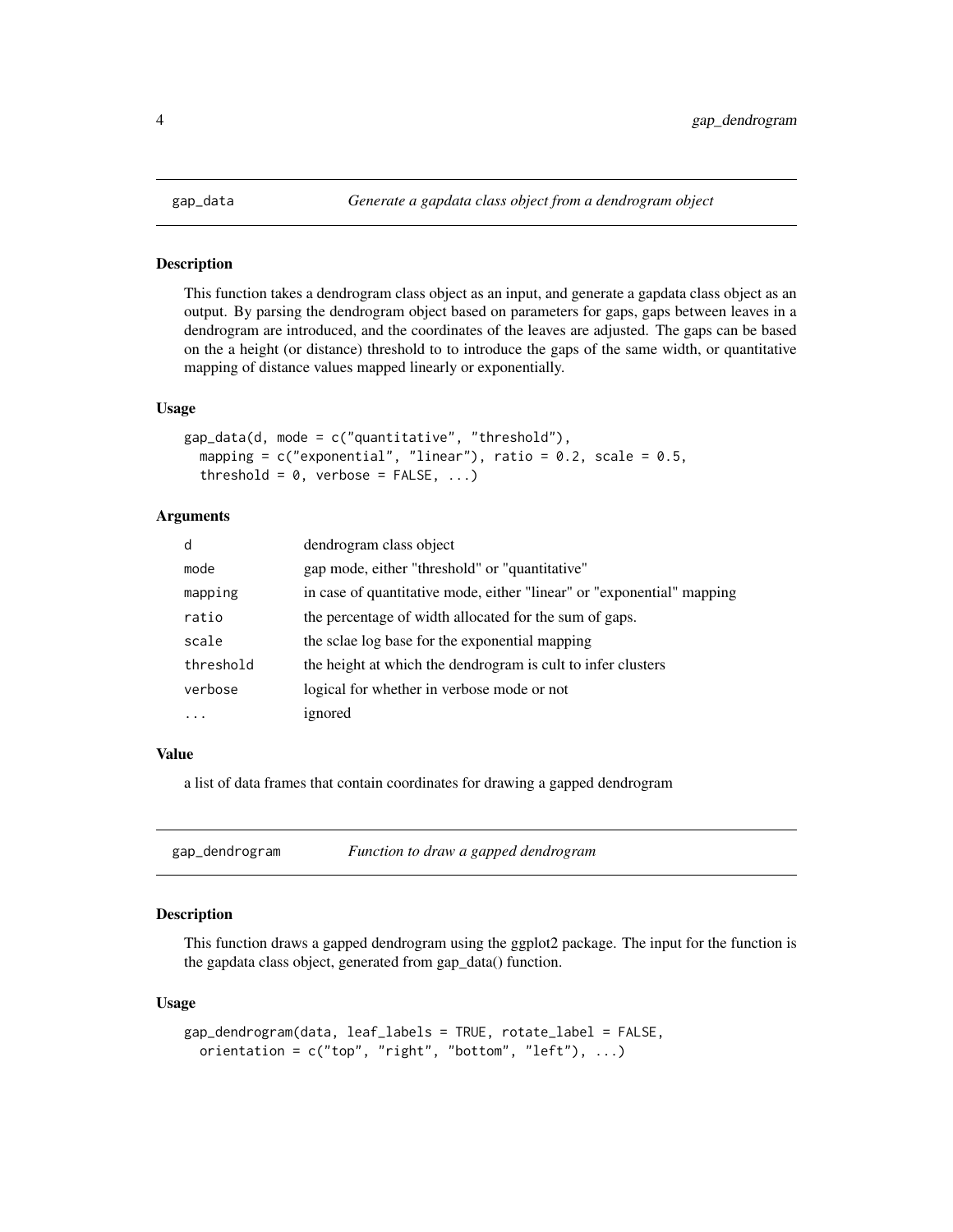# <span id="page-4-0"></span>gap\_heatmap 5

# Arguments

| data         | gapdata class object                                                                               |
|--------------|----------------------------------------------------------------------------------------------------|
| leaf_labels  | a logical to show labels or not                                                                    |
| rotate_label | a logical to rotate labels or not                                                                  |
| orientation  | a character to set the orientation of dendrogram. Choices are "top", "right",<br>"bottom", "left". |
|              | ignored                                                                                            |

# Value

a ggplot object

# gap\_heatmap *Function to draw a gapped heatmap*

# Description

This function draws a gapped heatmap using the ggplot2 package. The input for the function are the gapdata class objects, generated from gap\_data() function, and the data matrix.

#### Usage

```
gap_heatmap(m, row_gap = NULL, col_gap = NULL, row_labels = TRUE,
  col_labels = TRUE, rotate = FALSE, col = c("#053061", "#2166AC",
  "#4393C3", "#92C5DE", "#D1E5F0", "#F7F7F7", "#FDDBC7", "#F4A582", "#D6604D",
  "#B2182B", "#67001F"))
```
# Arguments

| m          | data matrix                          |
|------------|--------------------------------------|
| row_gap    | a gapdata class object for rows      |
| $col\_gap$ | a gapdata class object for columns   |
| row_labels | a logical to show labels for rows    |
| col_labels | a logical to show lables for columns |
| rotate     | a logical to rotate row labels       |
| col        | colors used for heatmap              |
|            | ignored                              |

# Value

a ggplot object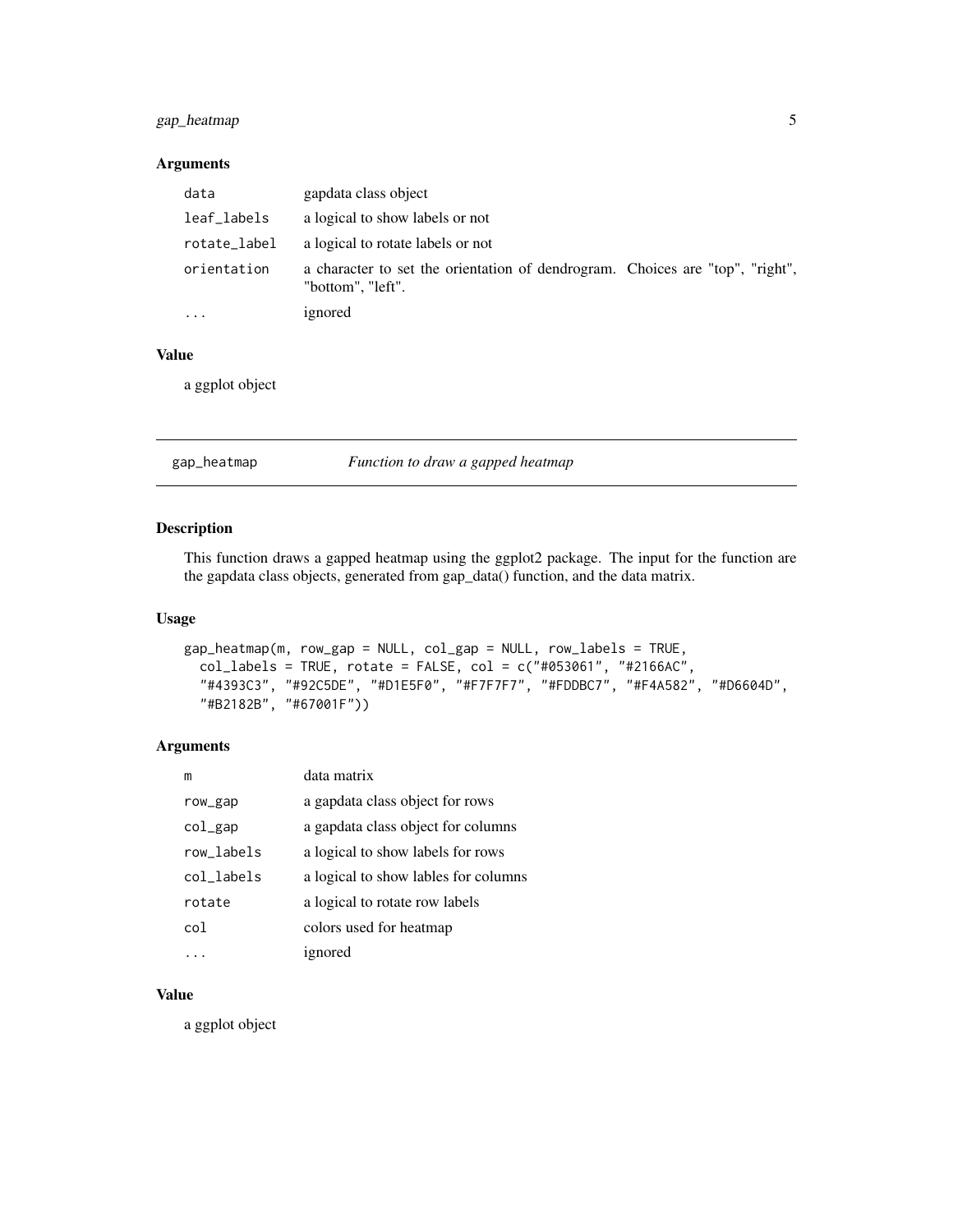<span id="page-5-0"></span>

# Description

This function draws a gapped labels using the ggplot2 package. The input for the function is the gapdata class object, generated from gap\_data() function.

# Usage

gap\_label(data, orientation, label\_size = 5)

# Arguments

| data        | gapdata class object                                           |
|-------------|----------------------------------------------------------------|
| orientation | orientation of the labels, "left", "top", "right", or "bottom" |
| label size  | a numeric to set the label text size                           |

# Value

a ggplot object

| sample_tcga | Sample data matrix from the integrated pathway analysis of gastric |
|-------------|--------------------------------------------------------------------|
|             | cancer from the Cancer Genome Atlas (TCGA) study.                  |

# Description

a multivariate table obtained from the integrated pathway analysis of gastric cancer from the Cancer Genome Atlas (TCGA) study. In this data set, each column represents a pathway consisting of a set of genes and each row represents a cohort of samples based on specific clinical or genetic features. For each pair of a pathway and a feature, a continuous value of between 1 and -1 is assigned to score positive or negative association, respectively.

# Usage

data(sample\_tcga)

# Format

A data frame with 215 rows and 117 variables

#### Details

We would like to thank Sheila Reynolds and Vesteinn Thorsson from the Institute for Systems Biology for sharing this sample data set.